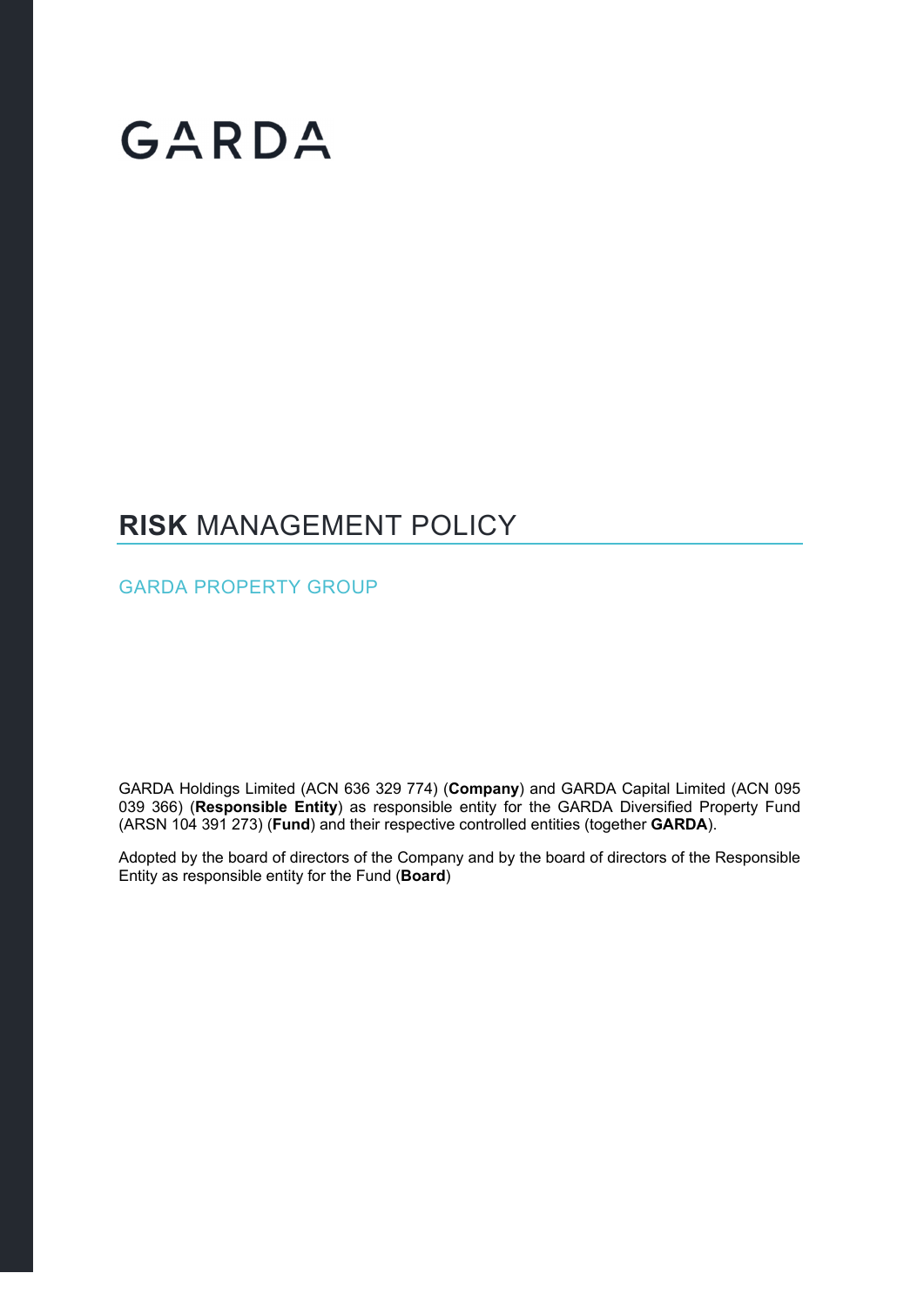# GARDA

## TABLE OF CONTENTS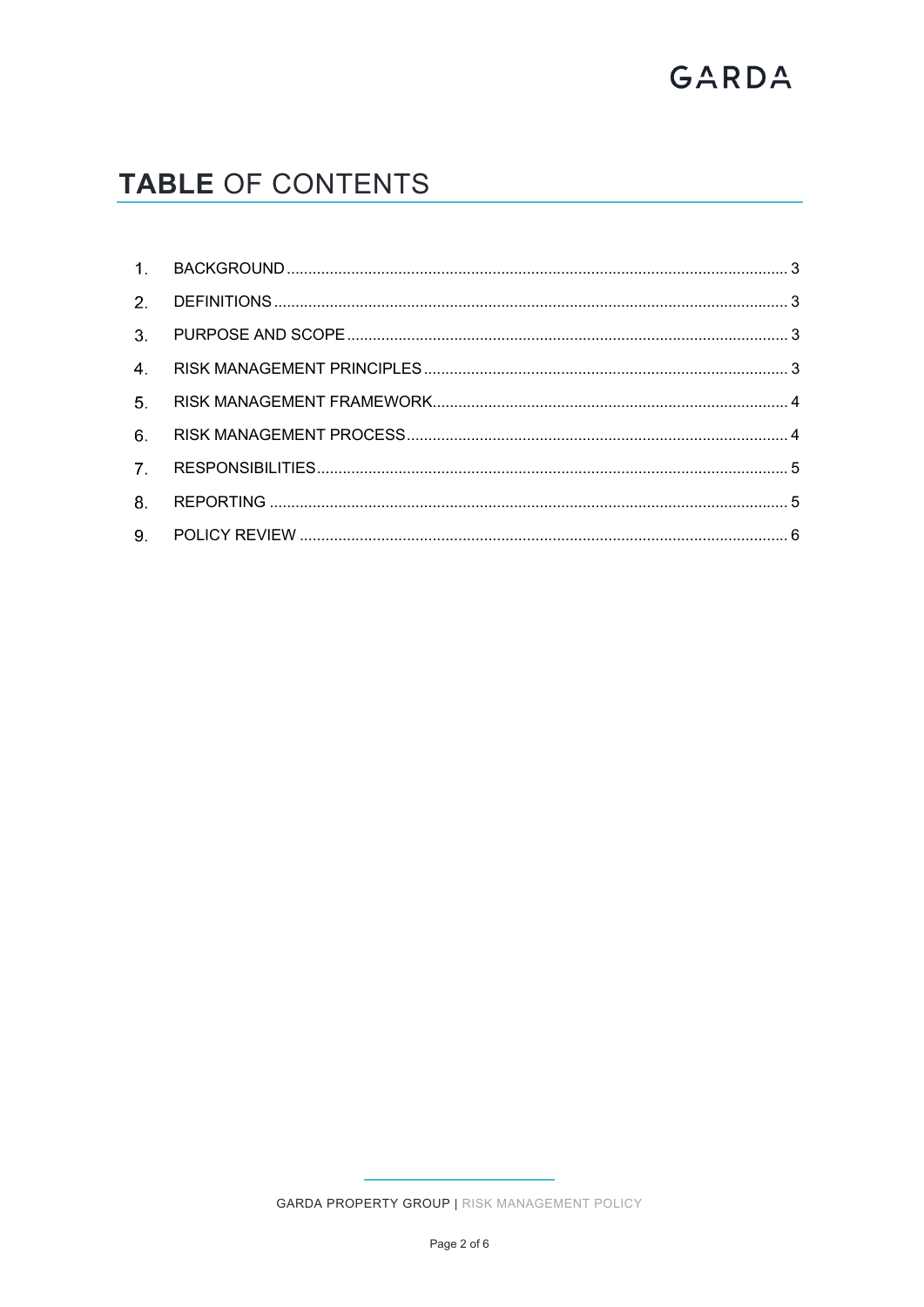#### 1. BACKGROUND

This policy applies to all members of GARDA. Members of GARDA may, from time to time, act as the responsible entity of one or more funds.

GARDA Property Group is a stapled group comprising the Company and the Fund (and their respective controlled entities). The Responsible Entity is a wholly-owned subsidiary of the Company and is the responsible entity for the Fund.

Shares in the Company and units in the Fund are stapled together to form a single class of stapled securities (**Securities**). The Securities are listed on the Australian Securities Exchange (**ASX**).

#### 2. DEFINITIONS

**International Standard** means Risk Management – Principles and guidelines (AS/NZS ISO 31000:2009).

**Risk** means effect of uncertainty on objectives.

**Risk Management** means co-ordinated activities to direct and control an organisation with regard to Risk.

#### 3 PURPOSE AND SCOPE

#### 3.1 PURPOSE

GARDA is committed to ensure that it maintains a sound system of risk oversight and management and internal controls, and an appropriate risk management culture within its business.

#### 3.2 SCOPE

This Risk Management Policy applies to all individuals and every business unit within GARDA, including the funds under management, to ensure effective risk recognition, identification and management. This Policy describes the manner in which GARDA identifies, assesses, monitors and manages risk. When applying this Policy, GARDA will aim to identify and manage risks in respect of each member of GARDA and each fund individually and as a whole.

This Policy embraces the principles contained in the ASX *Corporate Governance Principles and Recommendations* (Fourth Edition) and incorporates the guidelines described in the International Standard.

#### RISK MANAGEMENT PRINCIPLES

GARDA is committed to managing risks in a proactive and effective manner to provide assurance to the Board and stakeholders. The commitment is supported by GARDA's approach in effective risk management as underpinned by eleven principles below which is consistent with the International Standard:

#### a) **Risk management creates and protects value.**

Risk management contributes to the demonstrable achievement of objectives and improvement of performance in all aspects.

#### b) **Risk management is an integral part of business.**

Risk management is not a stand-alone activity separate that is separate from the main activities and processes of GARDA. Risk management is part of the responsibilities of all individuals and an integral part of all processes of GARDA.

c) **Risk management is part of decision making.** 

GARDA PROPERTY GROUP | RISK MANAGEMENT POLICY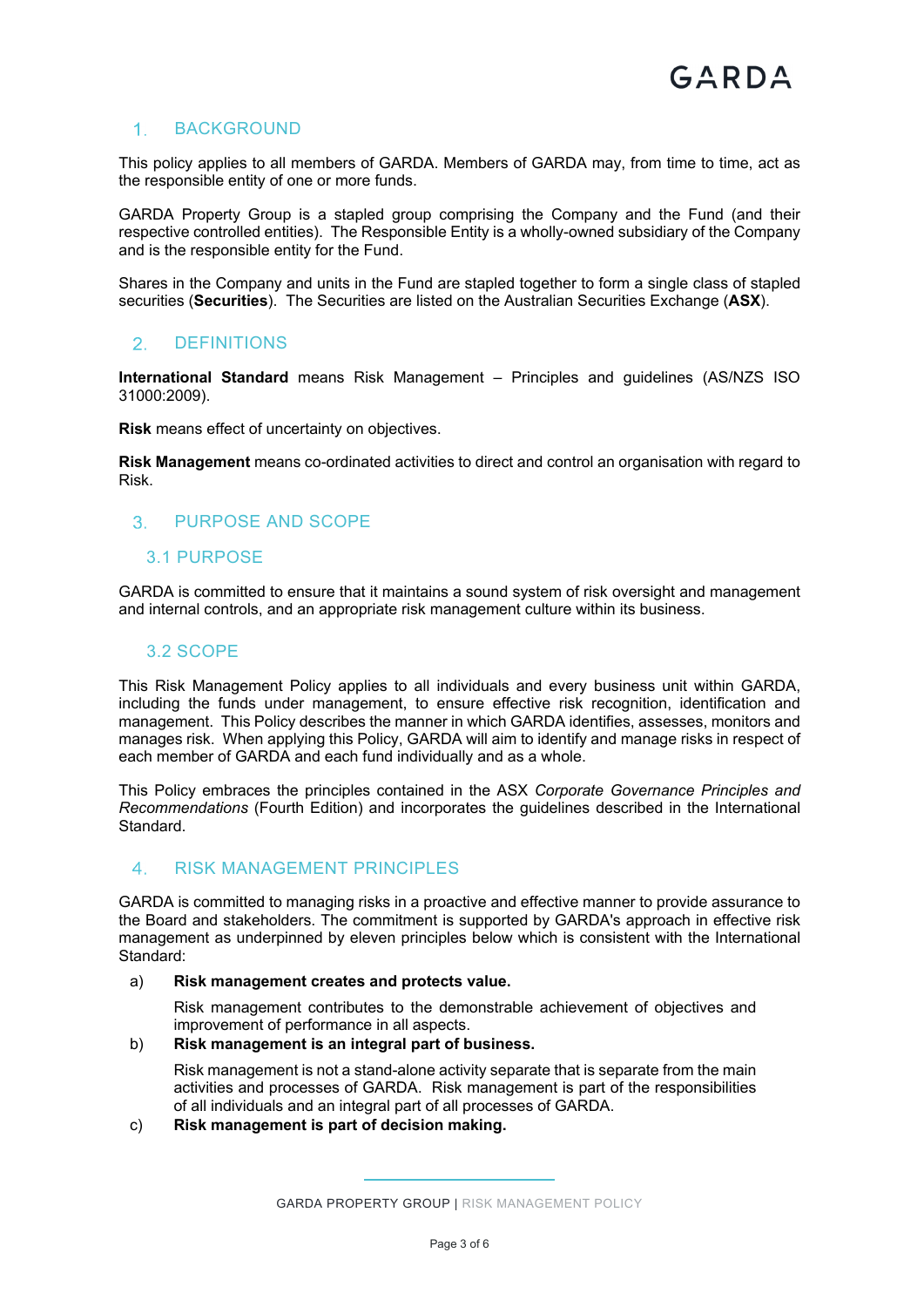Risk management helps a decision maker making informed choices, prioritise actions and distinguish among alternative course of action. Ultimately, risk management can help decision makers on whether a risk is unacceptable and whether risk treatment will be adequate and effective.

#### d) **Risk management explicitly addresses uncertainty.**

Risk management explicitly takes account of uncertainty, the nature of that uncertainty, and how it can be addressed.

#### e) **Risk management is systematic, structure and timely.**

A systematic, timely and structured approach to risk management contributes to efficiency and to consistent, comparable and reliable results.

#### f) **Risk management is based on the best available information.**

The inputs to the process of managing risk are based on information sources such as historical data, experience, stakeholder feedback, observation, forecasts and expert judgement. However, decision makers should inform themselves of, and should take into account, any limitations of the data or modelling used or the possibility of divergence among experts.

#### g) **Risk management is tailored.**

Risk management is aligned with GARDA's external and internal context and risk profile.

#### h) **Risk management takes human and cultural factors into account.**

Risk management recognises the capabilities, perceptions and intentions of external and internal people that can facilitate or hinder achievement of GARDA's objectives.

#### i) **Risk management is transparent and inclusive.**

Appropriate and timely involvement of stakeholders and in particular, decision makers at all levels of GARDA, ensures that risk management remains relevant and up-todate. Involvement also allows stakeholders to be properly represented and to have their views taken into account in determining risk criteria.

#### j) **Risk management is dynamic, iterative and responsive to change.**

As internal and external events take place, context and knowledge change, monitoring and review of risks take place, new risks emerge, some change, and others disappear. Therefore, risk management continually senses and responds to change.

#### k) **Risk management facilitates continual improvement and enhancement of GARDA.**

Strategies should be developed and implemented to improve our risk management maturity alongside all other relevant aspects of GARDA.

#### 5. RISK MANAGEMENT FRAMEWORK

- a) Risk Management occurs within a framework that identifies and treats risk in terms of its operational, regulatory, reputation and financial impact to the business.
- b) GARDA is to ensure that its risk management systems and processes are consistent with the International Standard.
- c) A Risk Management Framework is in place that provides the foundation and arrangements for designing, implementing, monitoring, reviewing and continually improving risk management throughout GARDA, based upon the principles of the International Standard.

#### 6 RISK MANAGEMENT PROCESS

#### 6.1 RISK MANAGEMENT COMMUNICATION

This Policy is to be communicated internally to ensure all individuals within GARDA have an understanding of the Policy and their individual responsibilities. Communication and consultation are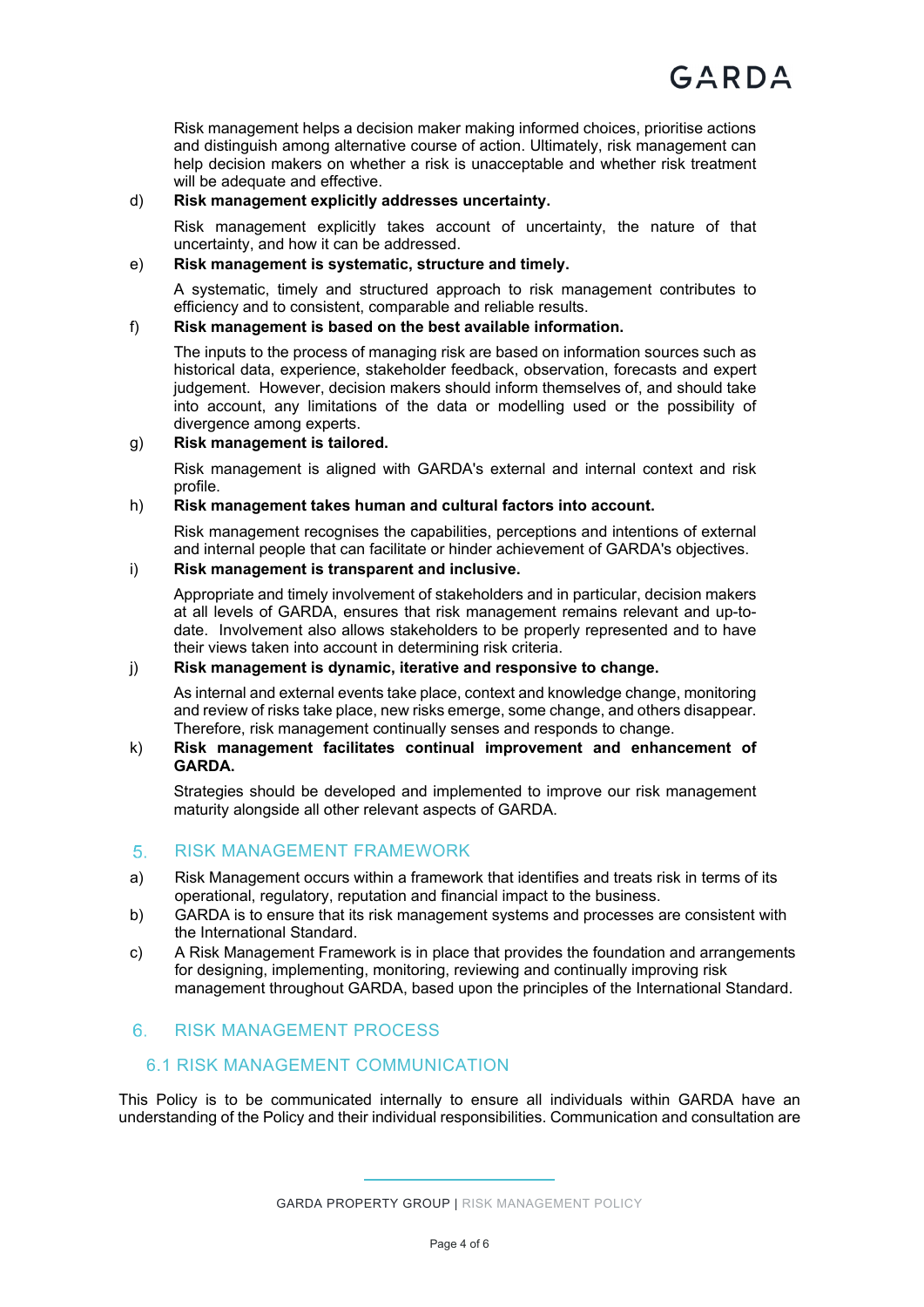fundamental at all stages during the risk management process, with both external and internal stakeholders as applicable.

#### 6.2 RISK ASSESSMENT

Risk assessment is the overall process of risk identification, risk analysis and risk evaluation:

#### a) **Risk identification**

- i) Sources of risk, areas of impacts, events (including changes in circumstances) and their causes and their potential consequences should be identified.
- ii) Identification should include risks whether or not their source is under the control of GARDA, even though the risk source or cause may not be evident.
- iii) Risk identification tools and techniques should be applied that are suited to our objectives and capabilities, and to the risks faced.

#### b) **Risk analysis**

- i) It involves developing an understanding of the risk and provides an input to risk evaluation and to decisions on whether risks need to be treated, and on the most appropriate risk treatment strategies and methods.
- ii) It involves consideration of the causes and sources or risk, their positive and negative consequences, and the likelihood that those consequences can occur.

#### c) **Risk evaluation**

- i) It is to assist in making decisions, based on the outcomes of risk analysis, about which risks need treatment and the priority for treatment implementation.
- ii) It involves comparing the level of risk found during the risk analysis process.

#### 6.3 RISK TREATMENT

Risk treatment involves undertaking the appropriate actions to mitigate risks.

#### RESPONSIBILITIES

#### 7.1 BOARD

The Board is ultimately responsible for the oversight of risk, including approving and monitoring this Policy and risk management framework.

#### 7.2 AUDIT AND RISK COMMITTEE

The Audit and Risk Committee assists the Board in relation to oversight of the effectiveness of the systems of risk management adopted by GARDA. The Audit and Risk Committee executes this function by reviewing compliance in the areas identified as most sensitive to risk.

The Committee will meet as frequently as required to perform its functions, but not less than annually. The Chairperson must call a meeting of the Committee if requested by any member of the Committee, the external auditor, the internal auditor (if any) or the Chairperson of the Board.

At the end of each reporting period, the Board will disclose the number of times the Committee met throughout that reporting period and the individual attendance of each Committee member at those meetings.

#### 8 REPORTING

In line with Principle 7 of the ASX *Corporate Governance Principles and Recommendations* (Fourth Edition) and section 295A of the *Corporations Act 2001* (Cth), the Managing Director and the Chief

GARDA PROPERTY GROUP | RISK MANAGEMENT POLICY